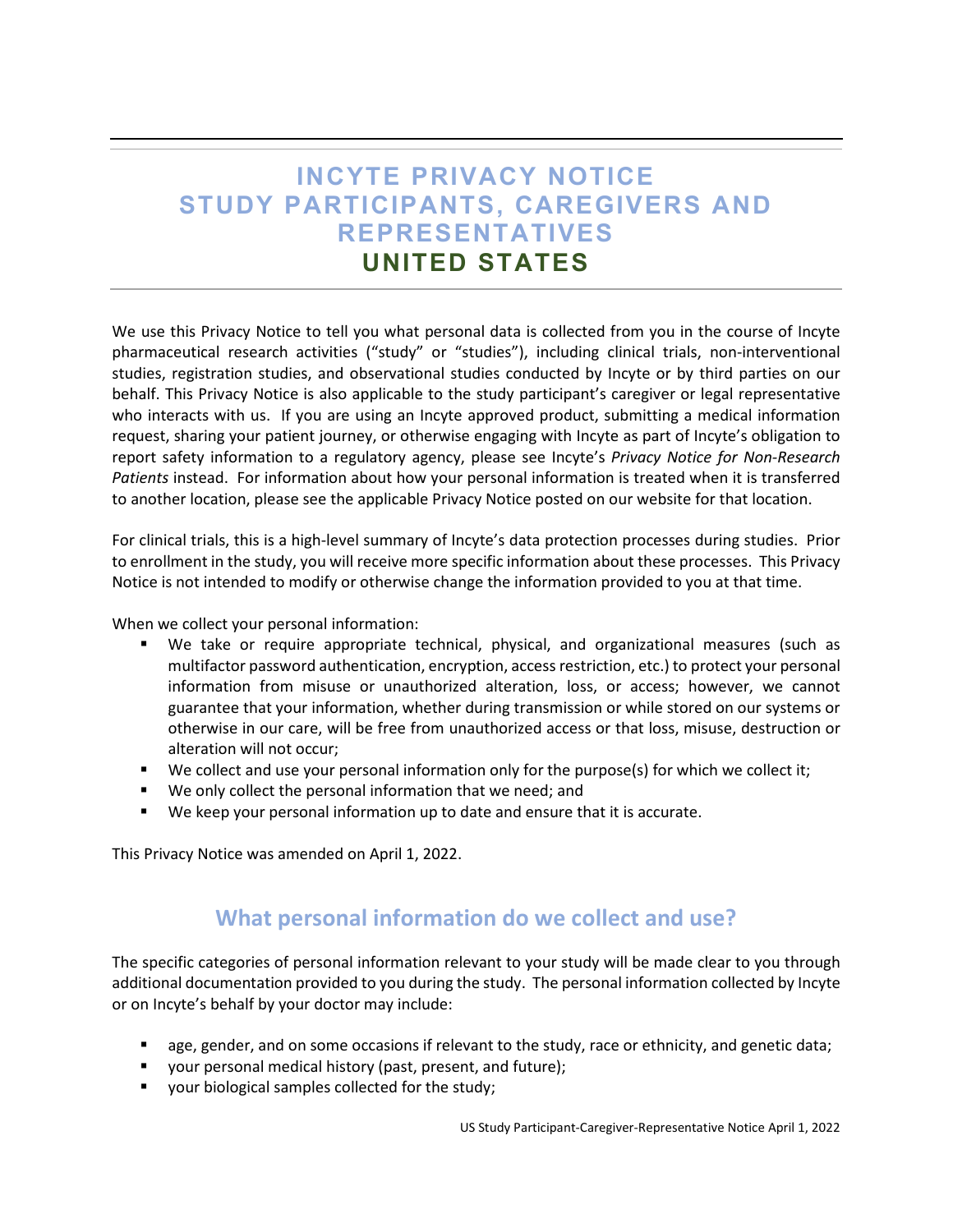- **EXECT** health data and results from laboratory tests and tests performed on your biological samples, imaging scans, physical exams, or biometric evaluations;
- **Information learned from you, or your caregiver or legal representative, during telephone calls,** surveys, questionnaires, and office visits done as part of the study; and
- information in your medical records located in your personal doctor's office or at other medical facilities you may have received treatment.

The source of this information will include you, your caregiver or legal representative, your medical records located in your personal doctor's office, and other healthcare facilities where you have received or receive treatment.

During a study, the researcher or "study doctor" or other third party agent acting on behalf of the study doctor, will replace information about you that can be used to directly identify you, such as your name, with a special code prior to transferring information about you to people and organizations involved in the study. The link to your coded information will be retained at the study site and not transferred to Incyte.

# **Why do we use your personal information?**

Your personal information is used by Incyte for studies to determine whether an investigational drug, medical treatment, or strategy is safe and effective for human beings. Because of this, we may also need to record, store, and report your information for the purposes of complying with studies and associated research laws and regulations.

## **Do you need to provide us with your personal information?**

You are not obliged to provide us with any personal information. Any personal information you share with us is on a voluntary basis as a participant in the study and is done so with your consent.

## **Who do we share your personal information with?**

There are typically a number of parties involved in a study, including physicians and other medical professionals (who may be operating as study doctors), contract research organisations, laboratories, and vendors who help us manage a study. Your personal information is shared between these parties for purposes connected with conducting the study.

Your personal information is disclosed to ethics committees, health authorities around the world (such as the United States Food and Drug Administration; the European Medicines Agency; etc.), and other regulatory authorities around the world (such as pricing and reimbursement agencies; data protection authorities; etc.), and those organizations who monitor and audit studies for safety and compliance;

We share your personal information with Incyte's affiliates and collaborators (which may include other pharmaceutical companies, academic or healthcare institutions or other partners who help us develop pharmaceutical products and targeted or associated therapies);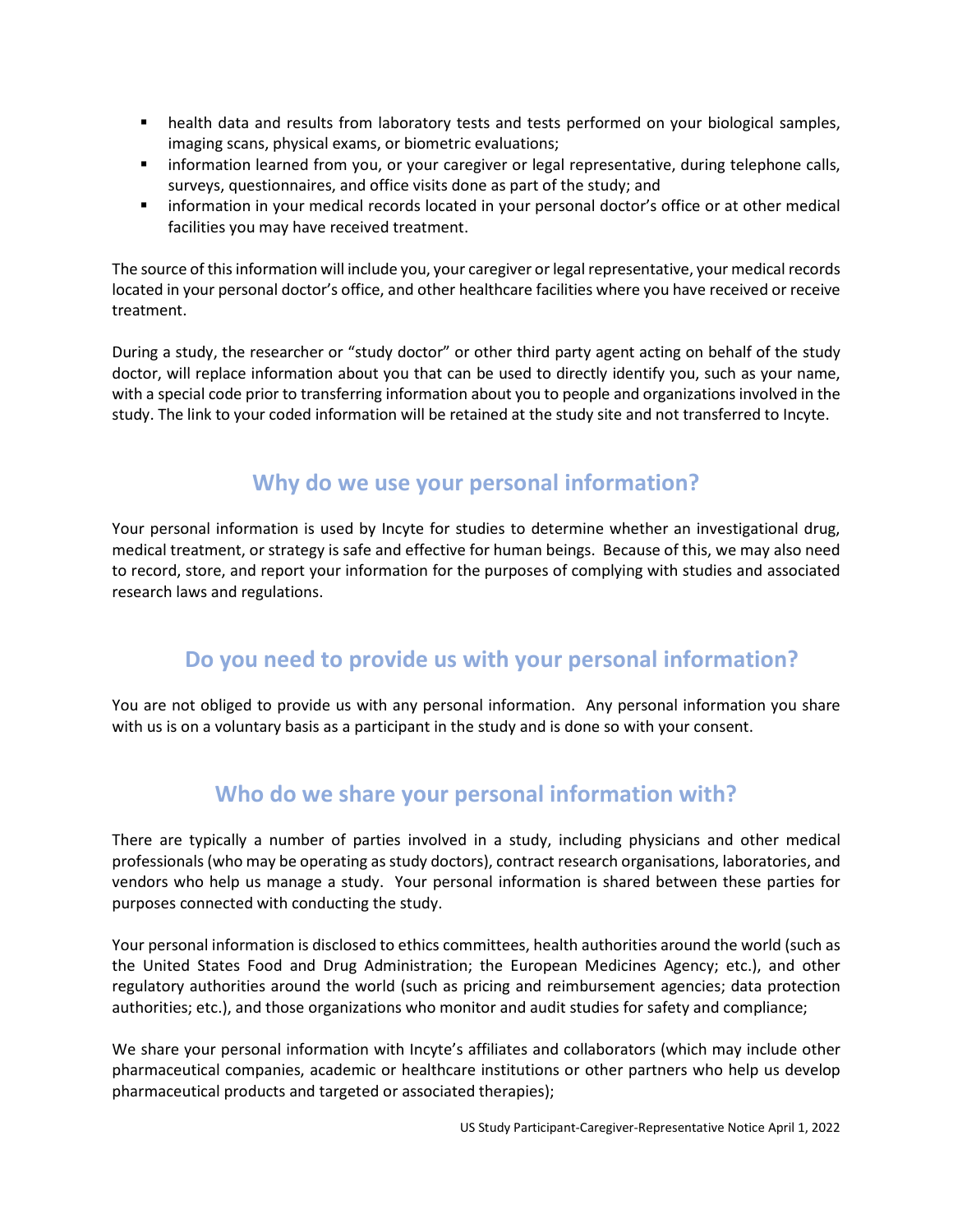We share your personal information, anonymized, with other researchers upon their request to Incyte. These requests are made to Incyte in order to further a particular research topic related to the purpose of an Incyte clinical trial or to further understanding of a medical conditions; and

If, in the future, we sell or transfer some or all of our business or assets to a third party, or invite investment in our company, we may disclose information to a potential or actual third party purchaser of our business or assets.

#### **Where is your personal information used or stored?**

Depending on your relationship with Incyte, we may transfer your personal information:

- 1) To other countries: your personal information may be transferred to Europe, Switzerland, Japan, the United Kingdom, India, and China; and
- 2) Within the worldwide Incyte group of companies as identified above.

## **What are your rights?**

You have some rights which apply to our use of your personal information. Please note that, in the context of a research study, we highly recommend that you exercise these rights by contacting the study doctor. They will then co-operate with us in a way which preserves your confidentiality by not disclosing your identity to us (remember, we will normally not know your identity as a result of the coding process described above). If you are happy for your identity to be disclosed to us, you can choose to contact us directly using the contact information posted below. These rights include:

#### **Consent**

As noted above, the use of your personal information is based on your express consent as a study participant. You have the right to withdraw this consent at any time by informing your study doctor. If you do so, we will not collect any further personal information from you. This is likely to mean that you will be unable to further participate in the study. Please note that we may need to retain some of your personal information to ensure the integrity of the research and to comply with obligations under applicable laws. Other than the potentially inability for you to continue participating in the study, you will not be penalised for the withdrawal of your consent.

#### **Right to Access**

You have the right to review your medical records and request changes if any information is incorrect. Please note, however, that during the study, access to your study data and results may be limited if it weakens the integrity of the research. You may request access to the study information help by the study doctor at the end of the study.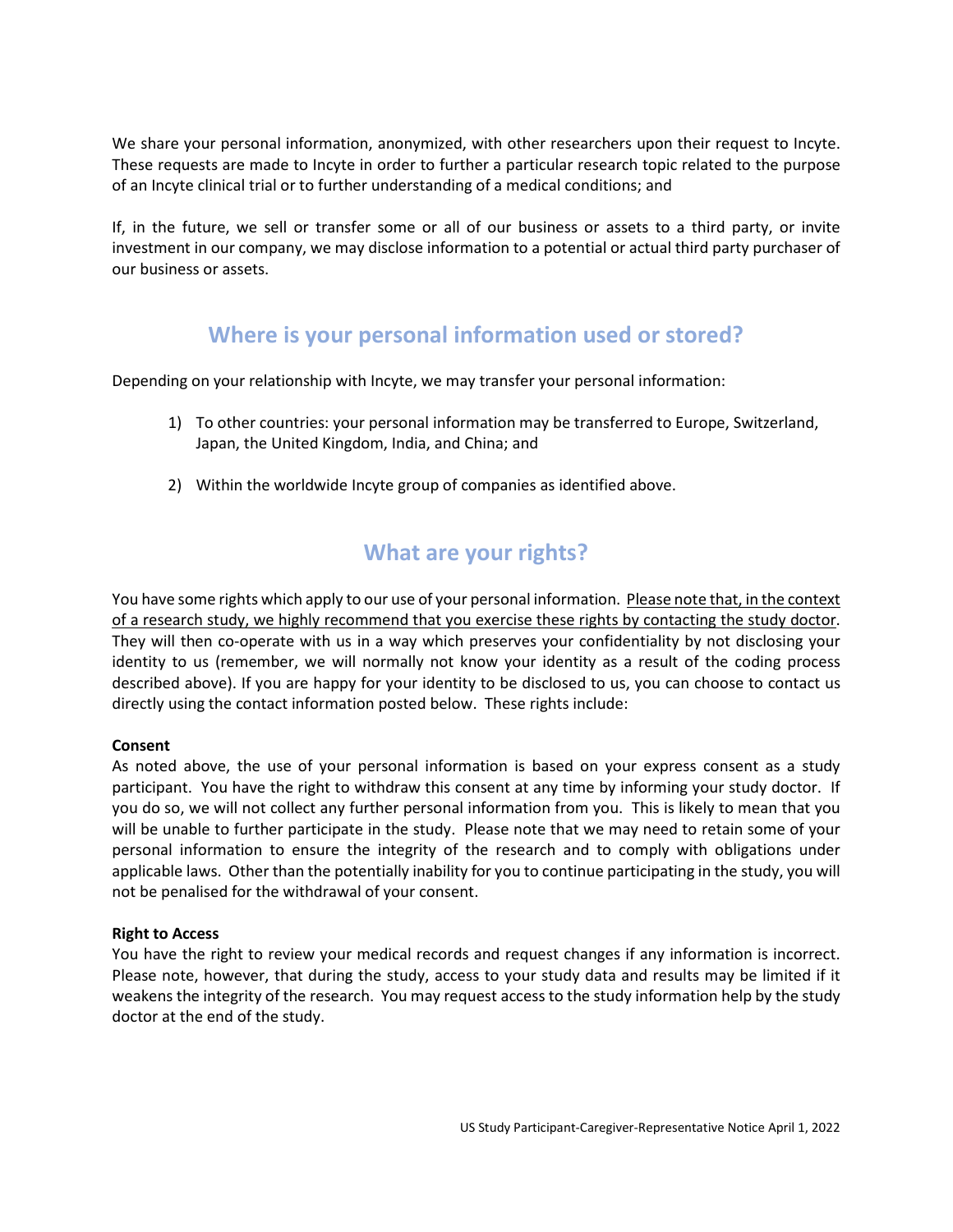## **How is your personal information kept secure?**

We use a combination of commercially reasonable physical, technical, and administrative safeguards to protect the personal information we collect from you. When your personal information is shared, Incyte will take a reasonable approach to prevent the unauthorized use or disclosure of personal information.

While we use these precautions to safeguard your personal information, please be aware that no security measures are perfect or impenetrable. We cannot guarantee the security of the networks, systems, servers, devices, and databases we operate or that are operated on our behalf. Please use caution when submitting any personal or other sensitive information to us online.

#### **What if the personal information is relating to a minor?**

Incyte does not knowingly collect personal information directly from minors—persons under the age of 16, or another age of a minor as defined by law—other than when required to comply with the law or for safety or security reasons. If you are a parent or guardian of a minor who has provided personal information without your knowledge or consent, you may submit a request to remove the minor's information by emailing us at privacy@incyte.com.

# **What if you're an individual with a disability and want to get this Privacy Notice in an alternative format?**

Incyte is committed to ensuring that our communications are accessible to individuals with disabilities. To submit accessibility-related requests or report barriers to accessibility, please use the contact information below.

#### **Who can you contact about Privacy at Incyte?**

If you have any questions about our privacy policies or practices, we encourage you to contact the Incyte Privacy Office:

Attn: Privacy Office Incyte Corporation 1801 Augustine Cut-off Wilmington, Delaware 19803 833-919-0687 [privacy@incyte.com](mailto:privacy@incyte.com)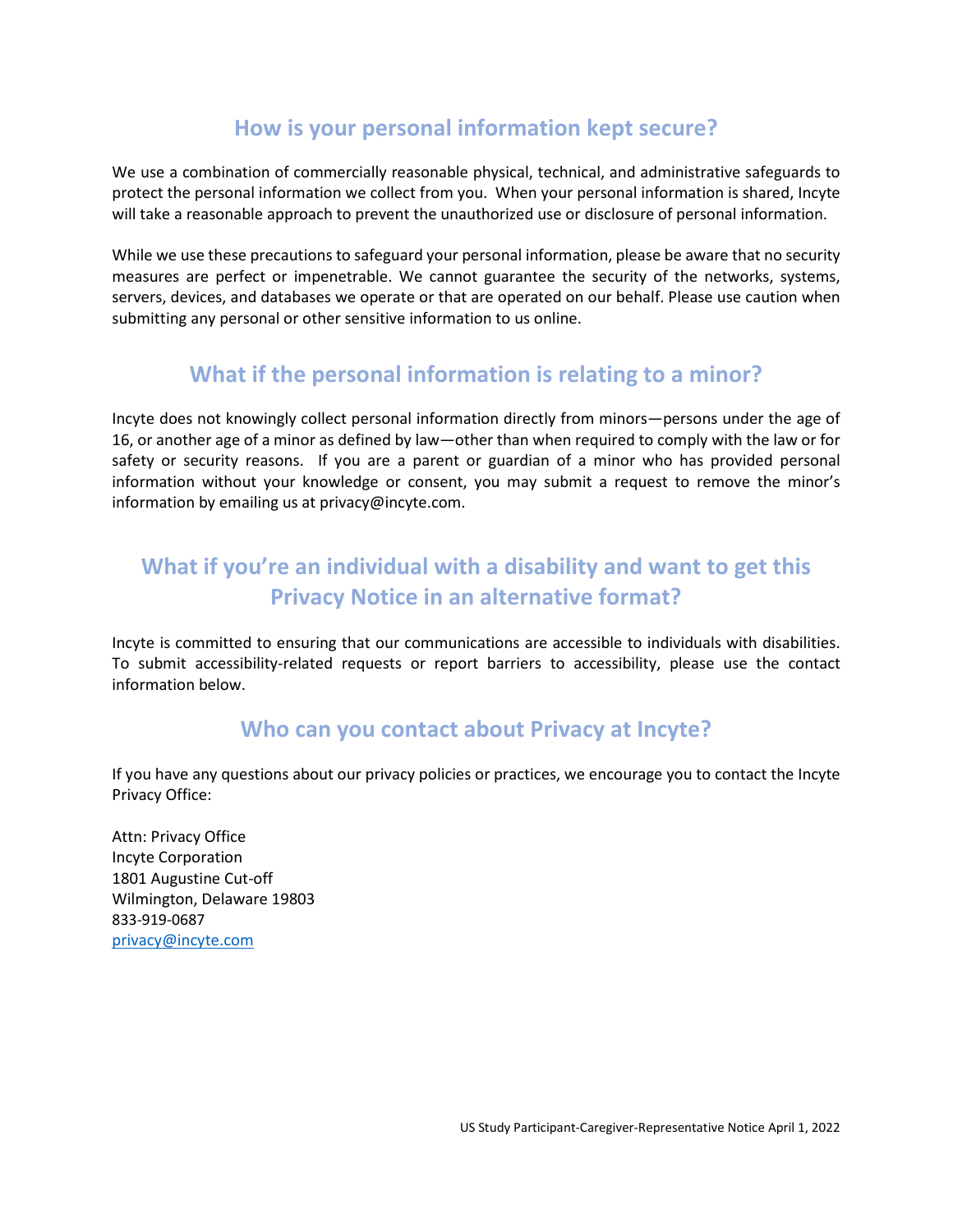# CALIFORNIA RESIDENTS ONLY

If you are a resident of California, please read this section to learn more about the California Consumer Privacy Act of 2018 (CCPA) and how it applies to the personal information collected and used by Incyte as described in this Privacy Notice.

## **What are my rights?**

Individuals who are California residents and whose information is covered by the relevant provisions of the CCPA may have the following privacy rights:

- **thata)** to request disclosure of personal information we collect and share about you during the 12-month period preceding our receipt of the request, including:
	- o the categories of personal information we've collected about you;
	- $\circ$  the categories of sources from which we collected the personal information;
	- o the business or commercial purposes for which we collected or sold the personal information
	- $\circ$  the categories of third parties with which we shared the personal information;
	- $\circ$  the categories of personal information that we have shared with service providers who provide services to us;
	- o the specific pieces of personal information we collected; and
	- $\circ$  the categories of personal information (if any) that we have sold about you, the categories of third parties to which we have sold that information, and the category or categories of personal information sold to each third party
- to request deletion of personal information we have collected about you; and
- to request that Incyte not sell your personal information.
	- $\circ$  Under the CCPA, California consumers also have the right to request that their information not be sold for value. Currently, we do not sell or disclose your information to third parties for monetary or in-kind compensation. However, if this practice changes in the future, we will provide updated information via this Privacy Notice and provide instructions on this page to submit a request to stop selling your personal information.

You also have a right not to be discriminated against for the exercise of the privacy rights conferred by the CCPA. If you exercise any of the rights explained in this Privacy Notice, we will continue to treat you fairly and not discriminate against you on the basis that you have exercised such rights.

There may be some types of personal information that can be associated with a household (a group of people living together in a single home). Requests for access or deletion of household Personal Information must be made by each member of the household. We will verify each member of the household using the verification criteria explained below. If we are unable to verify the identity of each household member with the degree of certainty required, we will not be able to respond to the request. We will notify you to explain the basis of our denial.